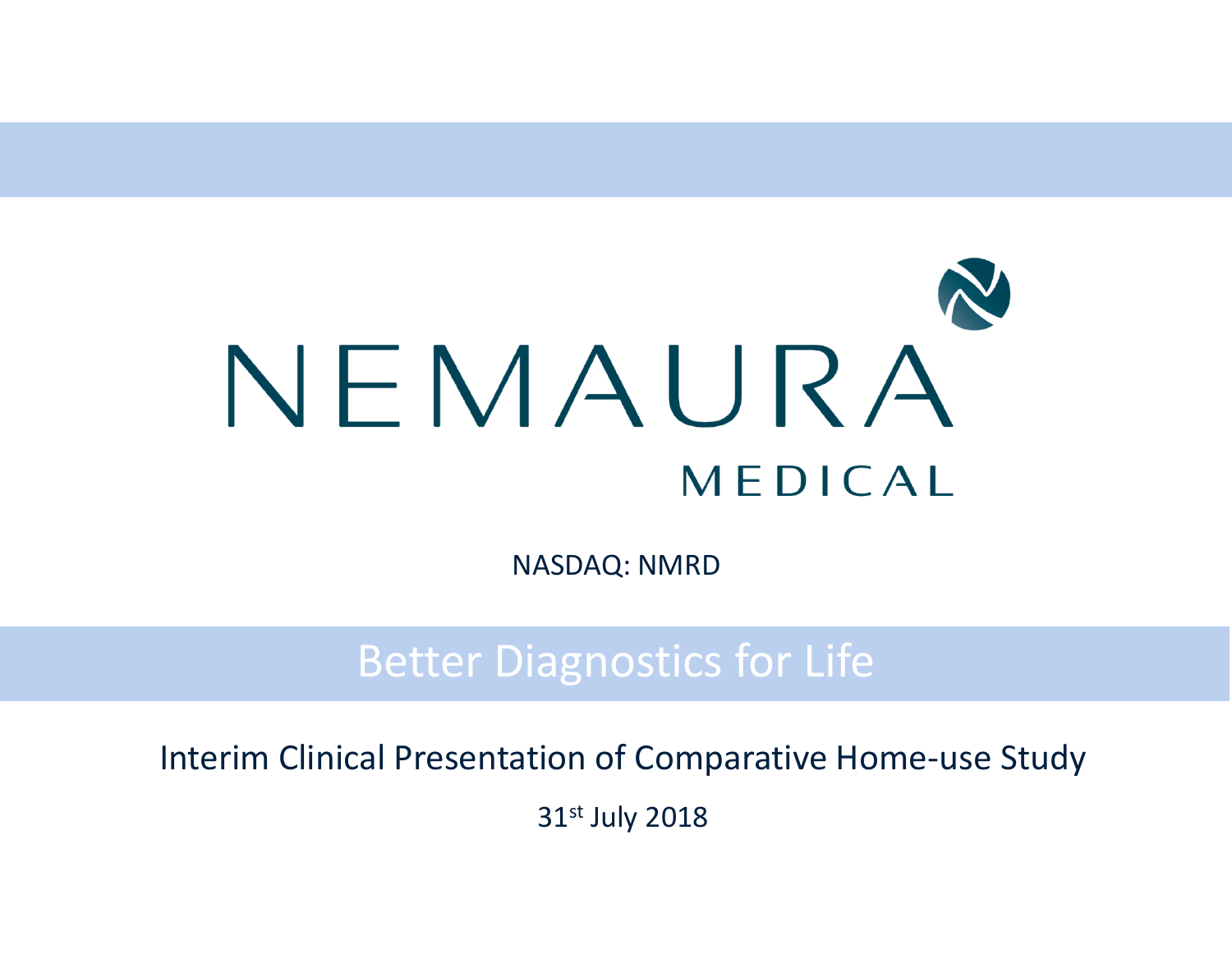**A Prospective Single Centre Evaluation of the Accuracy and safety of the sugarBEAT® Non-invasive Continuous Glucose Monitor (CGM) System: An interim Evaluation** 

Dr T Rahman, MBBS, PhD Clinical research Manager, Nemaura Medical Inc.,



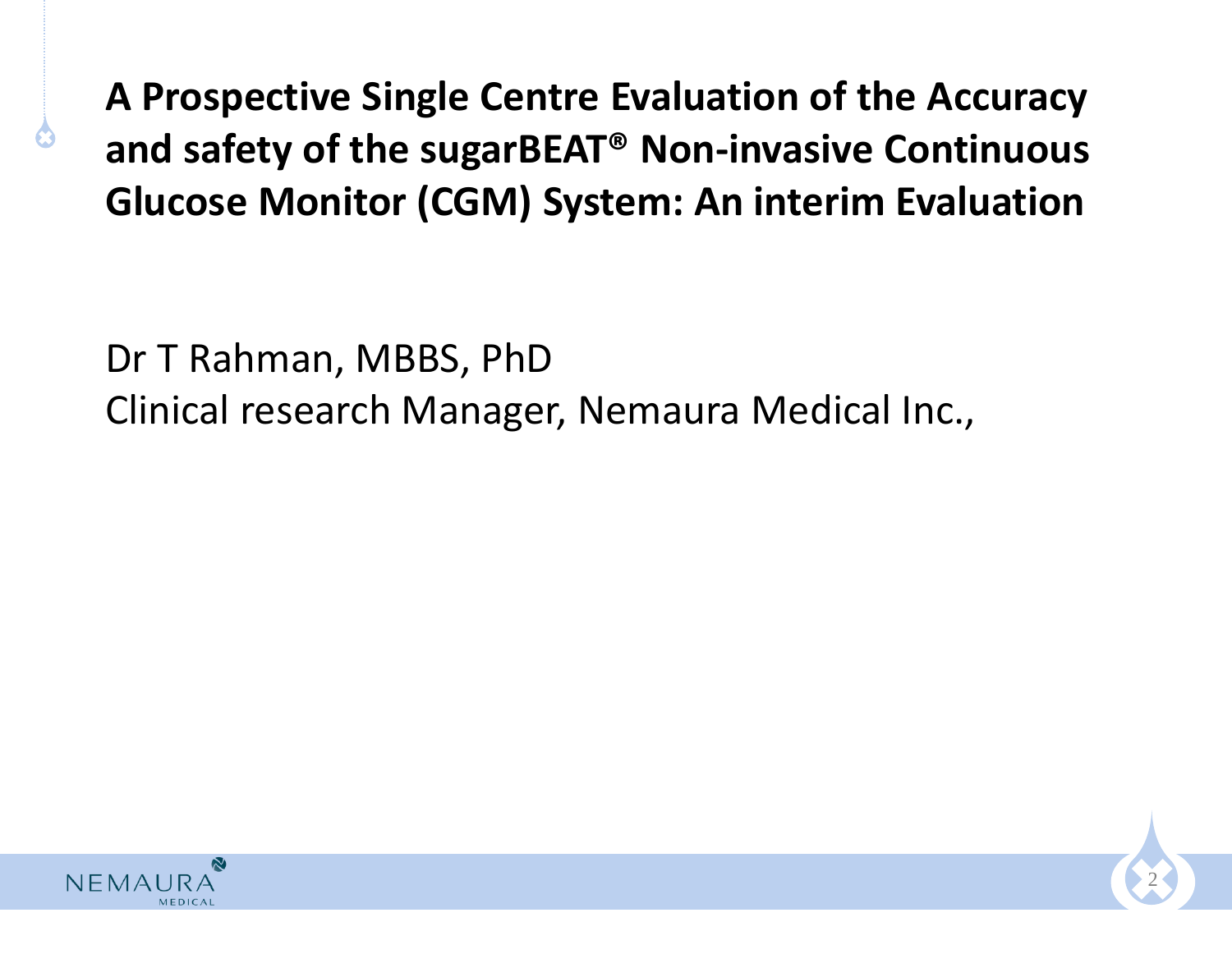

# A EU based study to determine the safety and accuracy of the sugarBEAT® CGM, to support FDA submission.



3

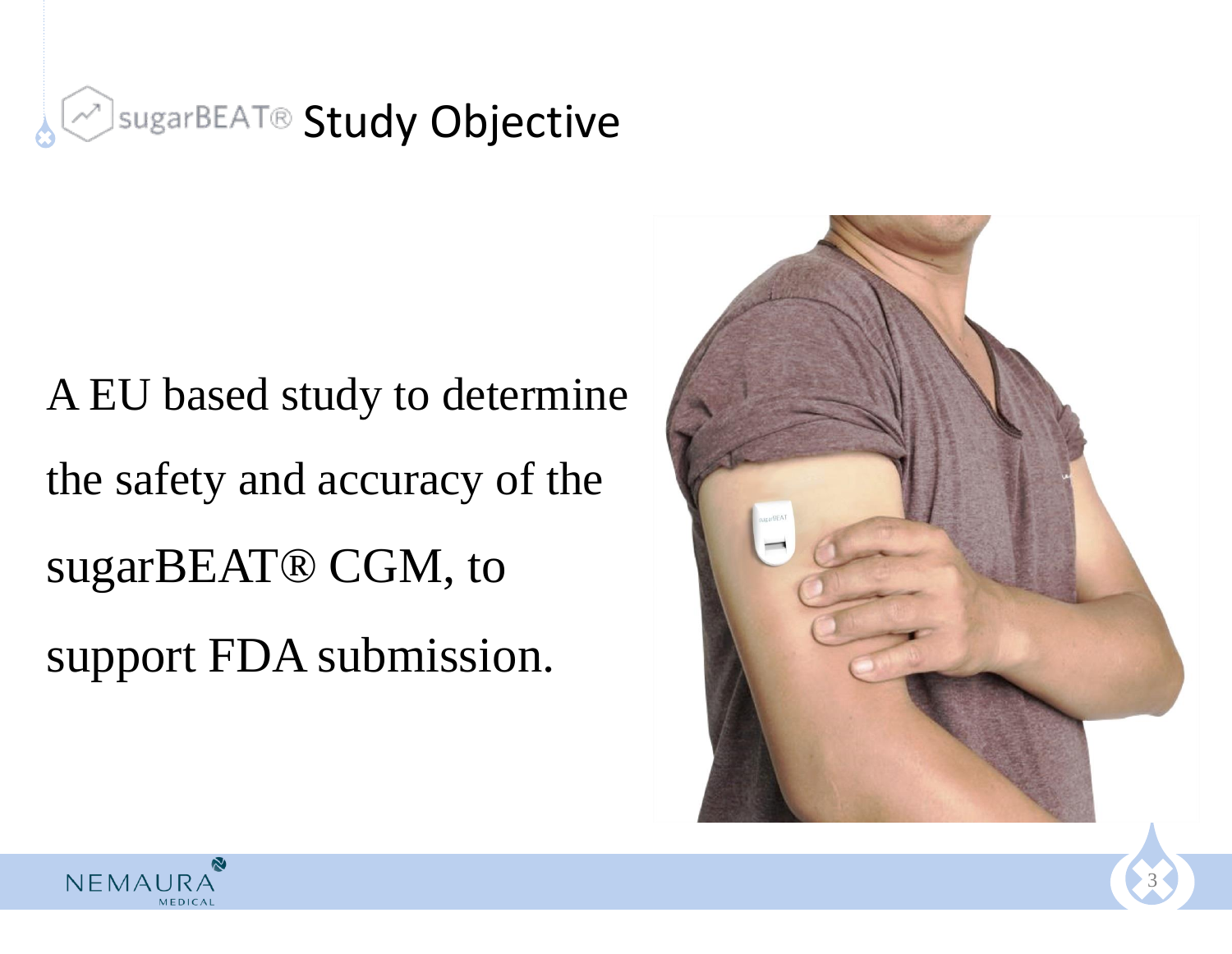# Study Design

❖Prospective single arm, single centre study

- ❖Accuracy and safety to be assessed on 75 patients over 525 wear days
- ❖Venous blood samples used as reference for in-clinic portion of study
- ❖Abbott Freestyle Optimum Neo BGM used as reference for Home Study Portion

4

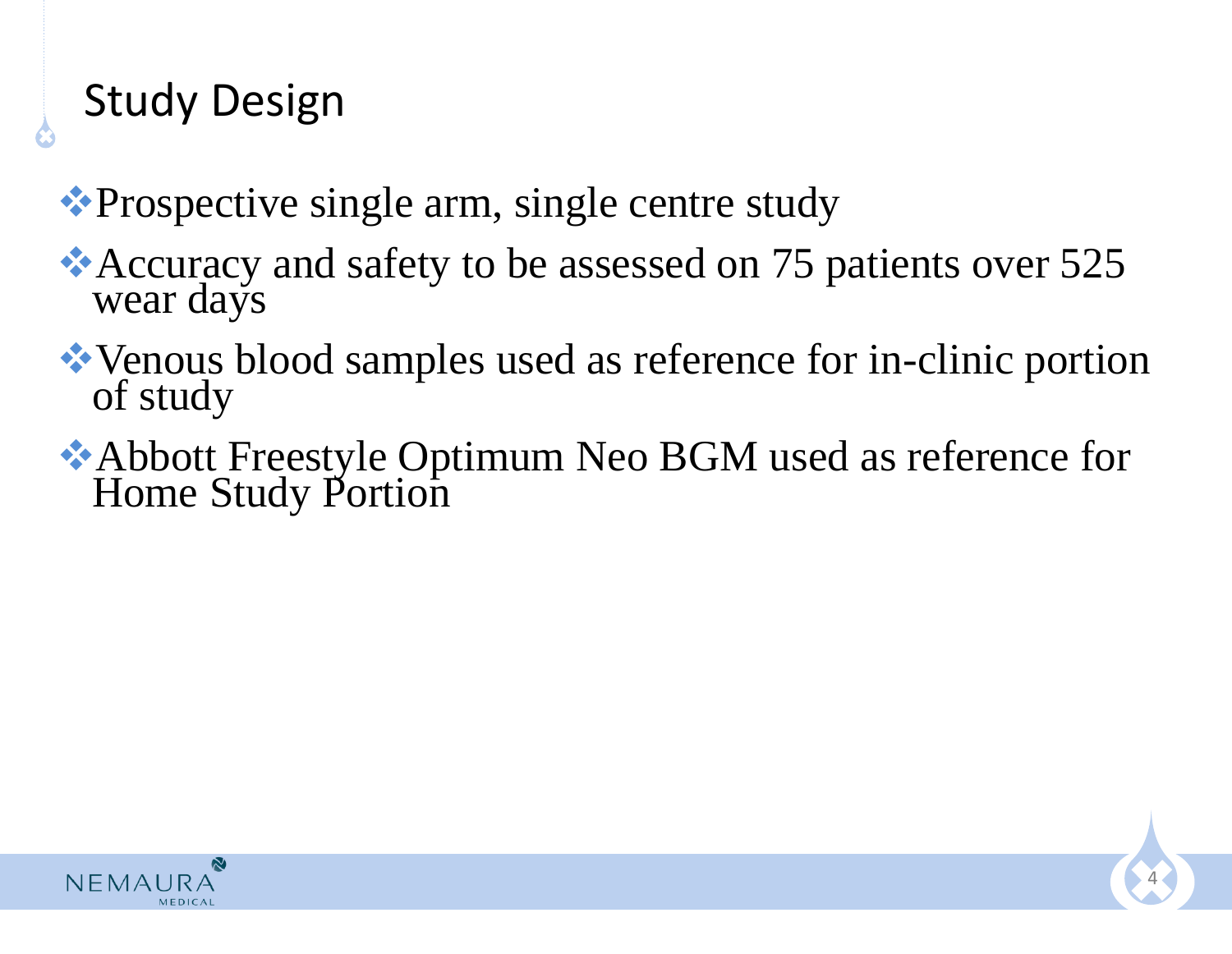### Study Methods

- **❖ > 25 subjects enrolled for screening**
- ◆ 25 subjects selected after screening in stage 1, of which 12 were Type 1 and 13 Type 2 diabetic
- ❖No subjects lost due to drop out in stage 1
- ❖All 25 subjects completed 2 days home study and 3 days inclinic study, in stage 1
- **❖ 12 subjects wore devices bilaterally during in-clinic phase**
- **❖ 13** subjects had single device during in-clinic phase
- **❖ 25 subjects wore single device during home stage**

All subjects blinded to real-time glucose display All devices used single BGM calibrations per day



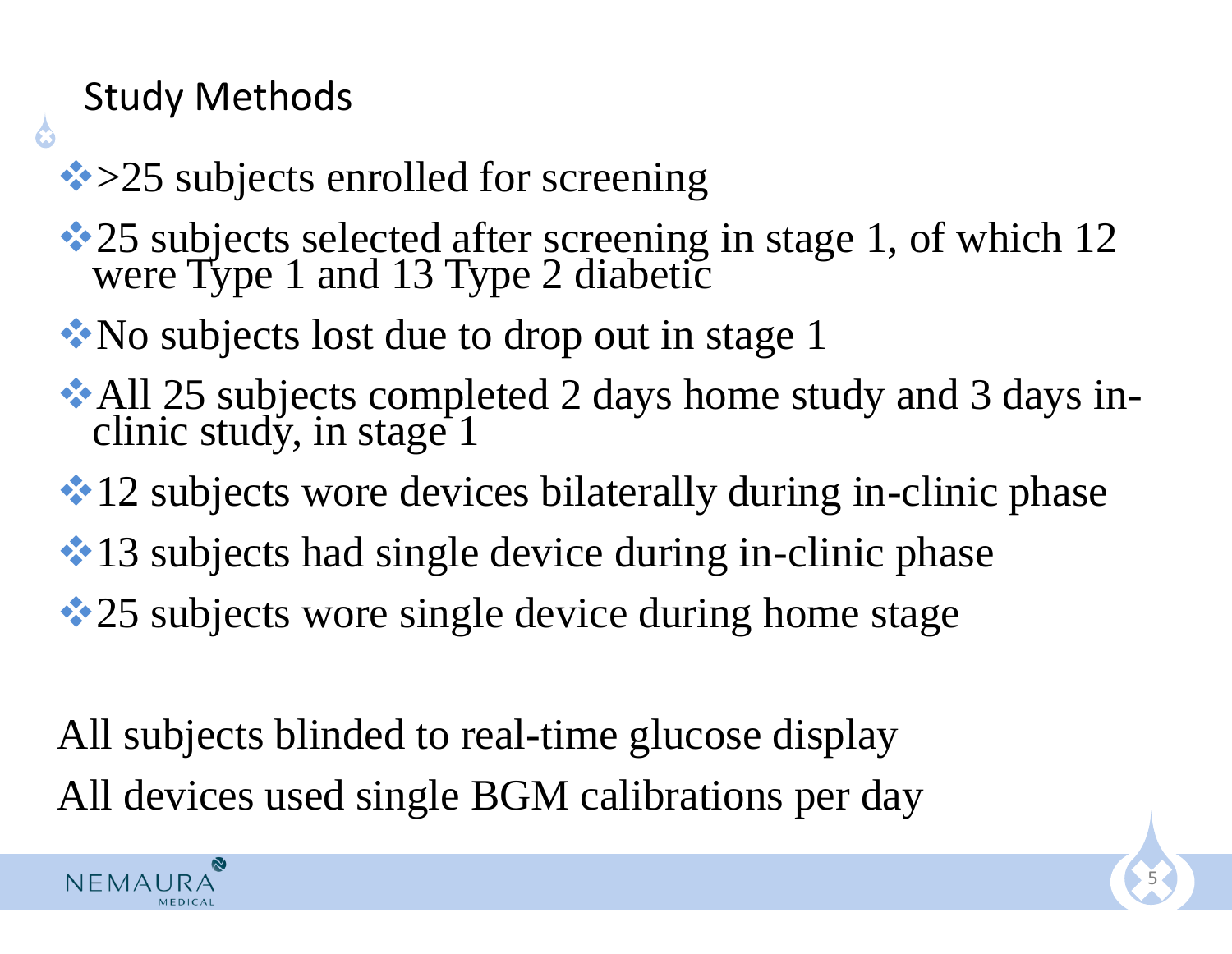

| <b>Variable</b>      |                                     |  |  |  |
|----------------------|-------------------------------------|--|--|--|
| Age (range and mean) | 20 years to 70 years, Mean age 45.2 |  |  |  |
|                      |                                     |  |  |  |
| Gender               | 12 Male, 13 Female                  |  |  |  |
|                      |                                     |  |  |  |
| Type 1/Type 2        | 12 Type 1, 13 Type2                 |  |  |  |



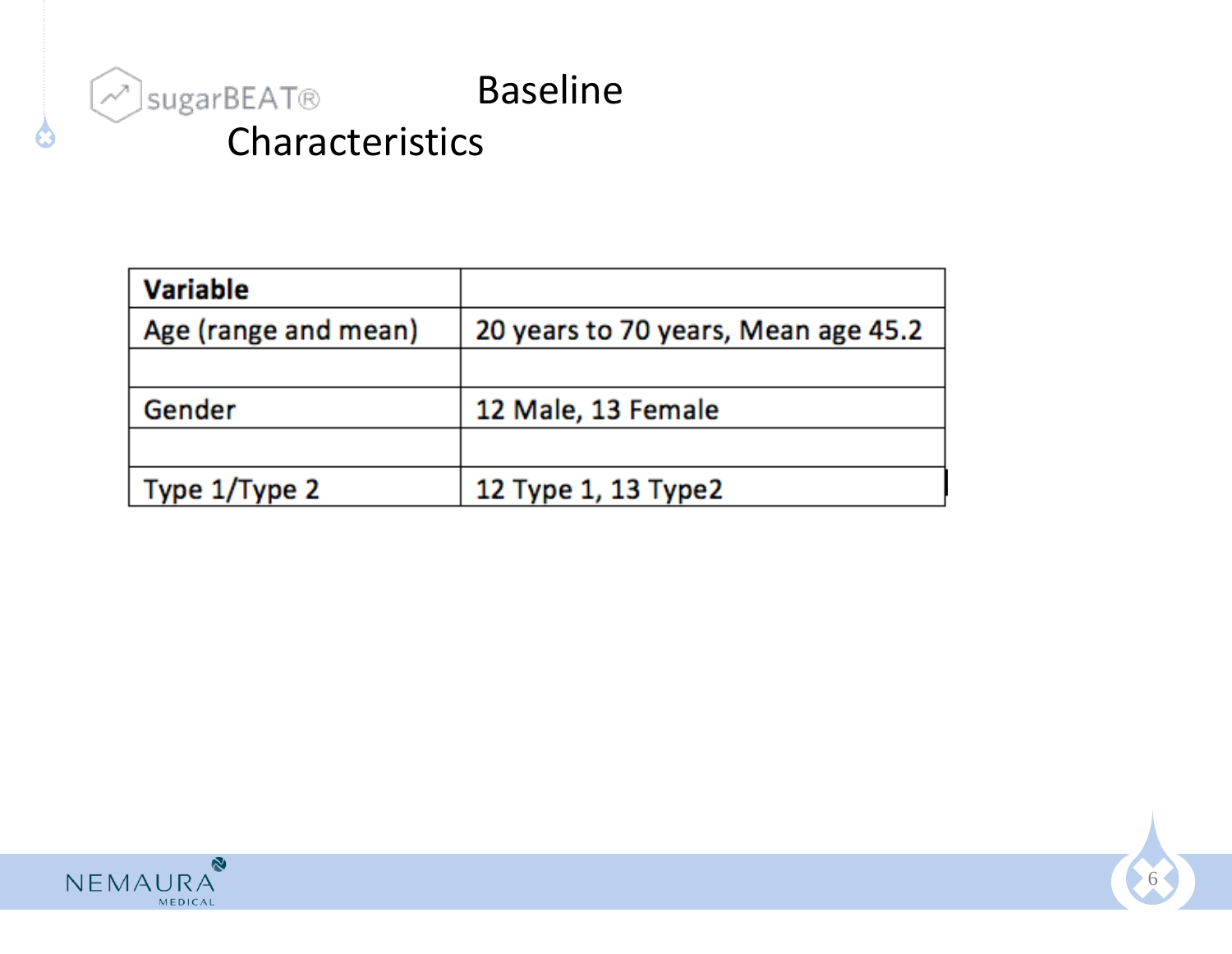## IsugarBEAT® Accuracy vs Glucose Range

| Range of<br><b>Glucose Levels</b><br>(mMol/L) | Number of<br>paired<br>(BGM- | Paired<br>points<br>within | Paired<br>points<br>within | Paired<br>points<br>within | Paired<br>points<br>within | Paired<br>points<br>within |
|-----------------------------------------------|------------------------------|----------------------------|----------------------------|----------------------------|----------------------------|----------------------------|
|                                               | CGM)                         | ±15%/15                    | ±20%/20                    | ±25%/25                    | ±30%/30                    | ±40%/40                    |
|                                               | points                       |                            |                            |                            |                            |                            |
| Overall                                       | 121                          | 52.89                      | 59.50                      | 80.17                      | 92.56                      | 99.17                      |
| <6                                            | 4                            | 25.00                      | 25.00                      | 25.00                      | 50.00                      | 75.00                      |
| $6 - 10$                                      | 25                           | 52.00                      | 52.00                      | 72.00                      | 88.00                      | 100.00                     |
| $10 - 14$                                     | 27                           | 51.85                      | 55.56                      | 74.07                      | 96.30                      | 100.00                     |
| 14-18                                         | 41                           | 58.54                      | 68.29                      | 92.68                      | 97.56                      | 100.00                     |
| $18 - 25$                                     | 18                           | 50.00                      | 61.11                      | 88.89                      | 88.89                      | 100.00                     |
| $25 - 35$                                     | 6                            | 50.00                      | 66.67                      | 66.67                      | 100.00                     | 100.00                     |

The performance evaluation included the proportion of the CGM system values that are within ±15 to 40% of relative difference of reference value at glucose levels >80 mg/dL and ±20 mg/dL of absolute difference at glucose level ≤80 mg/dl, ref: http://journals.sagepub.com/doi/pdf/10.1177/1932296814559746

7

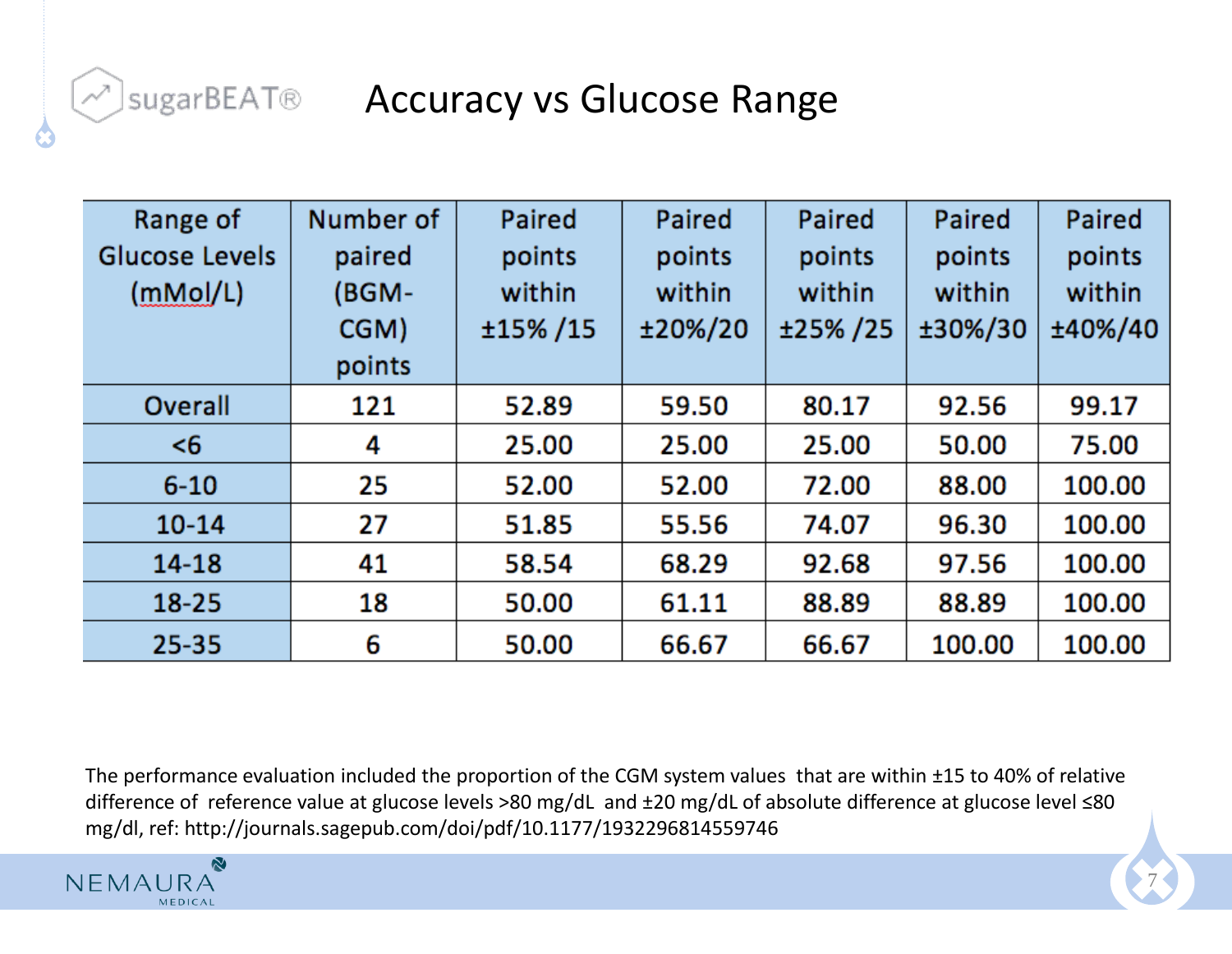# $\widehat{\mathcal{P}}_{\text{SugarBEAT}\otimes}$  Interim Comparative MARD for home-study phase as Primary Accuracy Metric

| <b>Device</b>                   | <b>Number</b><br>оf<br>subjects | Paired<br><b>Data Points</b><br>with BGM | <b>Nominal</b><br><b>MARD</b> | <b>Reference BGM</b>                                        | <b>Daily Finger</b><br>Stick<br><b>Calibrations</b> |
|---------------------------------|---------------------------------|------------------------------------------|-------------------------------|-------------------------------------------------------------|-----------------------------------------------------|
|                                 |                                 |                                          |                               |                                                             |                                                     |
| <b>Senseonics</b><br>Eversense* | 23                              | 829                                      | 14.80%                        | <b>Nova</b><br><b>Biomedical</b><br><b>StatStrip Xpress</b> | 2                                                   |
|                                 |                                 |                                          |                               |                                                             |                                                     |
| Dexcom<br>$G5*$                 | 23                              | 829                                      | 16.30%                        | <b>Nova</b><br><b>Biomedical</b><br><b>StatStrip Xpress</b> | 2                                                   |
|                                 |                                 |                                          |                               |                                                             |                                                     |
| <b>Abbott Libre</b><br>$Pro*$   | 23                              | 829                                      | 18.00%                        | <b>Nova</b><br><b>Biomedical</b><br><b>StatStrip Xpress</b> | Factory<br>calibrated                               |
|                                 |                                 |                                          |                               |                                                             |                                                     |
| sugarBEAT                       | 25                              | 126                                      | 16.30%                        | Abbott Freestyle<br>Optimum neo                             |                                                     |

\*http://www.diabetesincontrol.com/accuracy-comparison-of-the-dexcom-g5-abbott-freestyle-libre-pro-and-

senseonics-eversense/

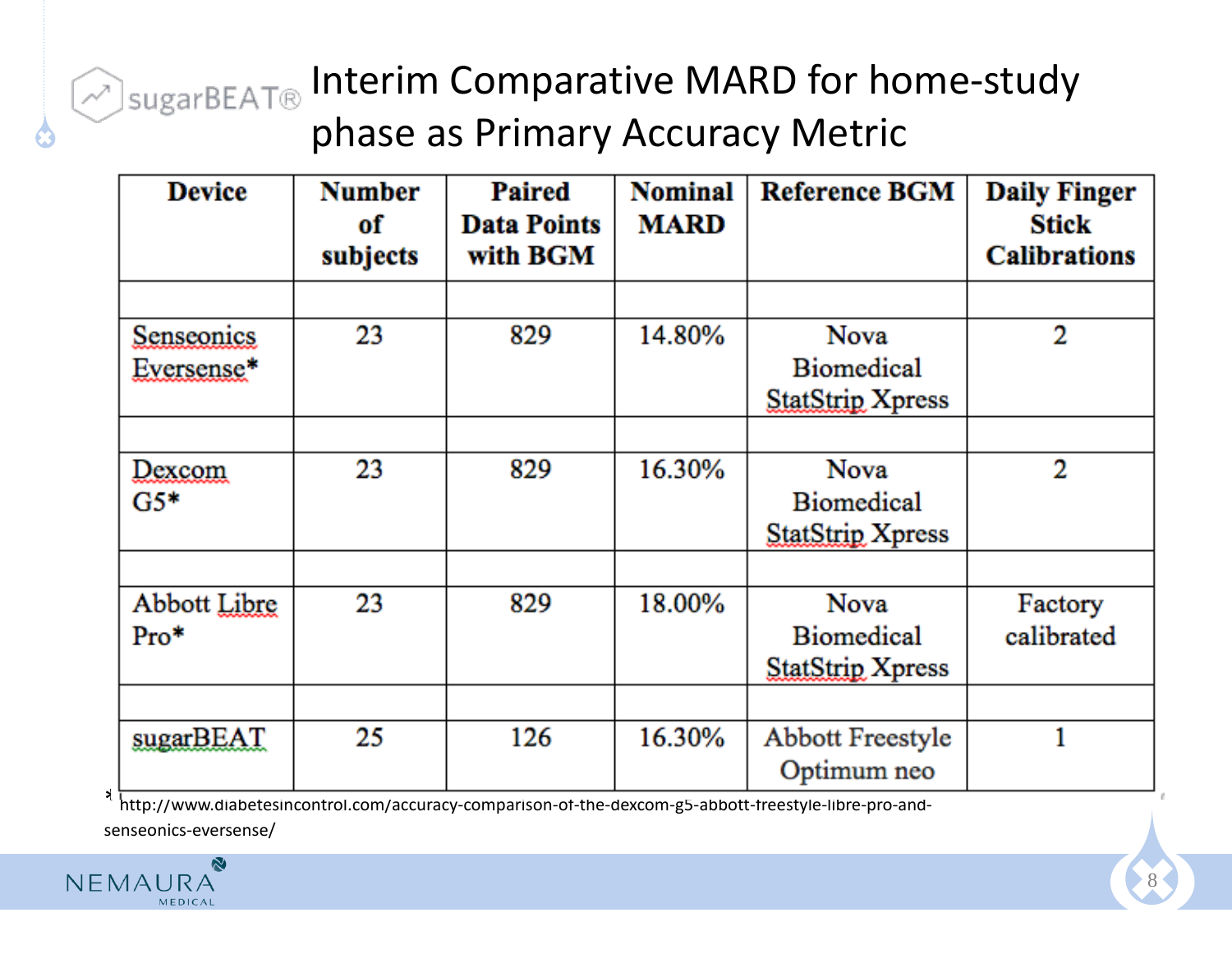

#### **Previous studies:**

>100 Patient days wear time – No major adverse events or skin irritation reported.

525 Patient days wear time – No major adverse events or skin irritation reported.

#### **Current study:**

125 Patient days to date with no major adverse events or skin irritation reported.